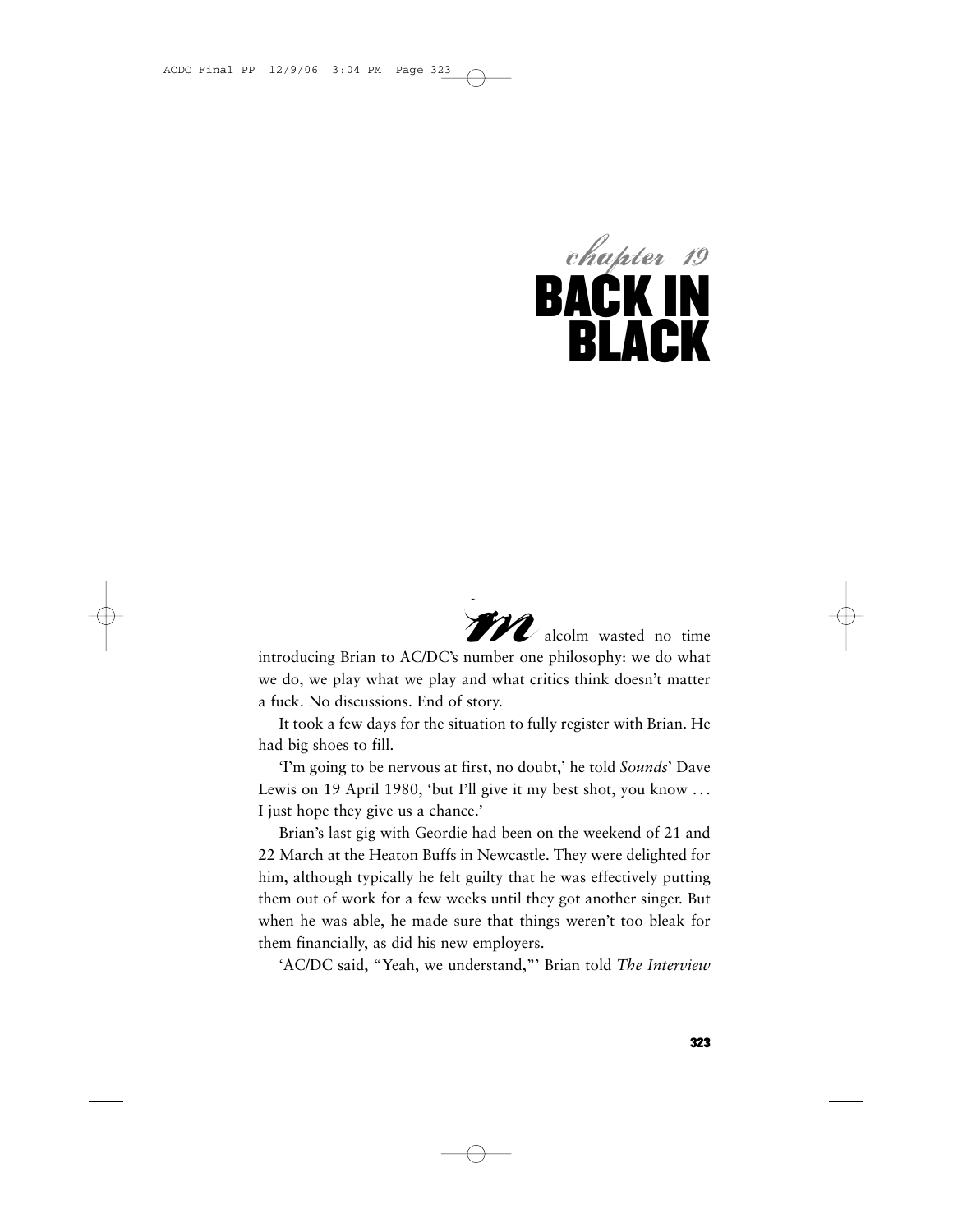in November 1980, 'and made a lovely little gift to the boys in Geordie ... and some money, until they got a new singer.'

When the March issue of French magazine *Best* hit the stands, its readers' poll results must have been dizzying for Brian. They read as if it had been completed exclusively by AC/DC fans, with best singer going to Bon, best band to AC/DC, best live band, AC/DC, and best musician, Angus.

That year, The Angels did two European tours with Cheap Trick, and through their gigs in France were able to confirm the poll results first-hand.

Angels guitarist John Brewster recalls:

'We did Nice and went down a storm, but it was a very aggro, very male-dominated audience — they go berserk in France. Cheap Trick came on and they got pelted with cans and things. It was heavy stuff, and it was looking really dangerous.

'They didn't know whether they were going back on stage or not, and then one of them turned around and said, "Would you guys come back on with us?" So we all went back on stage and we did Highway To Hell. And fucking hell! We tore it up! The crowd went bananas. There was like 10 of us on stage — four guitarists, two bass players, we just plugged in to whatever we could find. Robin Zander could sing Bon Scott type of stuff brilliantly.'

Rehearsals, which began in April at London's E-Zee Hire Studios, were originally to run for three weeks but were cut to just one when an opening came up at Compass Point Studios in Nassau, in the Bahamas. The Bahamas move was partially tax related and partially due to a lack of studio availability in the UK, their preferred working environment. Polar Studios in Sweden — owned by Abba and once used by Led Zeppelin — was an option at one point, but Abba were using it and AC/DC didn't have the time to sit around and wait until it was available.

Work began in the Bahamas in the middle of April and ran until May, with the *Highway To Hell* team of producer Mutt Lange and engineer Tony Platt.

The band had never been to a place even remotely like the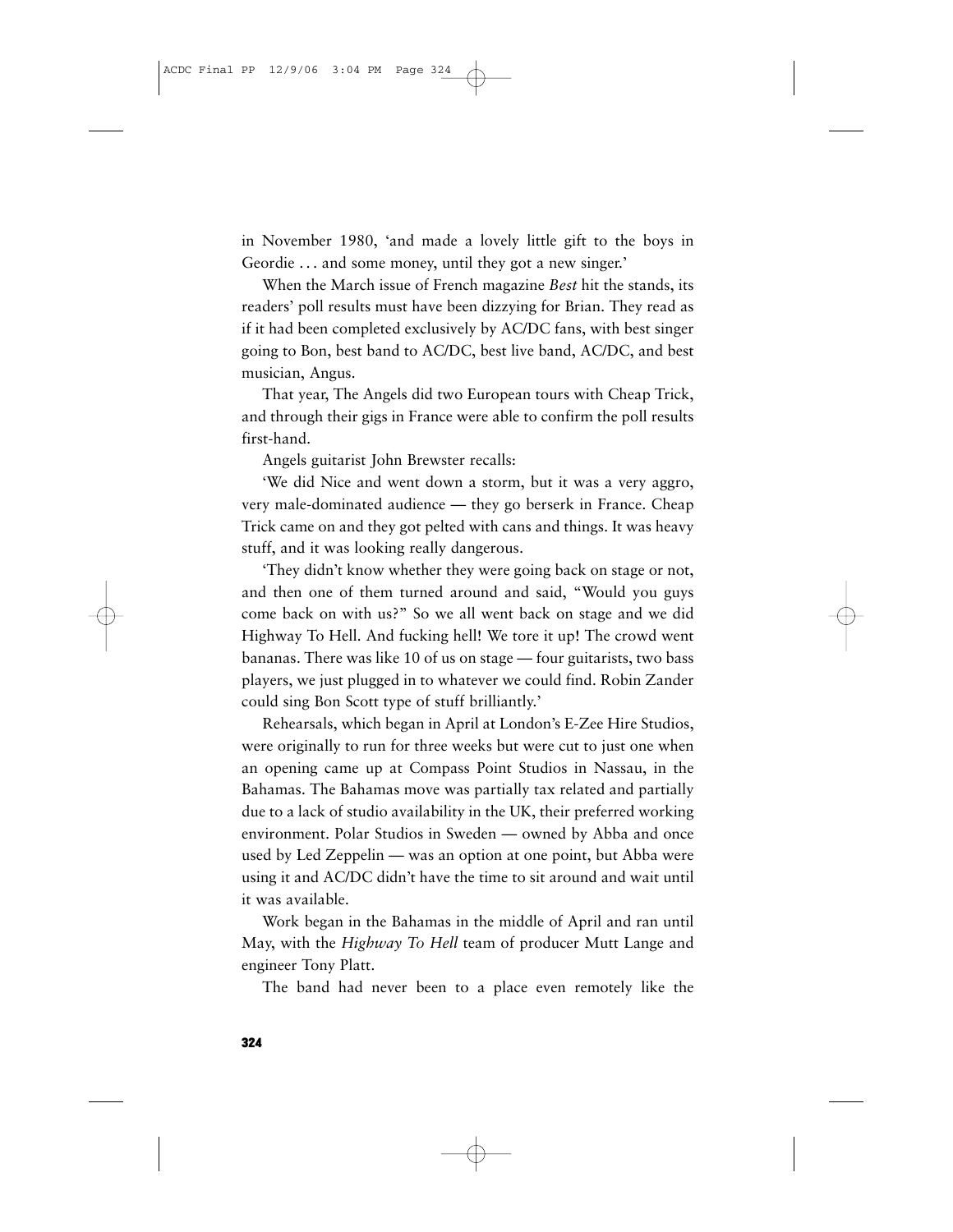Bahamas, where many of the locals were lizards and frogs and a decent beer was something in a travel brochure. The locals, meanwhile, probably wondered what these five pale, slightly built, little guys had to do with the sun and sand.

But the weather wasn't exactly tailor-made for the beach when the band arrived. The area was being lashed by tropical storms, so the most basic of necessities — like a regular, ongoing supply of electricity — was a problem for much of their first week. And of course, with no power, they couldn't make any noise; at least not the level of noise they came intending to blast out in the serene environment.

Being unable to work lessened the frustration of their guitars being impounded at Customs for several days and having to wait for their other equipment to be freighted over from the UK. But it wasn't just officialdom and the elements that had the band in their sights.

There was the large, intimidating woman who ran the less than five-star accommodation where AC/DC were staying. There were also her warnings about thieving by locals and she provided spears that were used for fishing just in case things got a little rough with the natives.

Brian had fears all his own. All the band knew of him was from a rehearsal room, and working in a high-tech studio he wouldn't have the same racket to hide behind — everyone would be able to hear his every breath.

The song titles were all pretty much in place. What Do You Do For Money Honey, for example, was a title George Young had come up with during the *Powerage* sessions. Apart from that, all the band had were riffs; there were few songs as such, just ideas that Malcolm and Angus had been working on before and since Bon's passing.

Apart from the week's rehearsal in London, the band hadn't had a chance to work on the material as a unit: there simply hadn't been time. Now there was even less, and any lyrics that were written while they rehearsed in London and on the way to the Bahamas had to be completed in the studio.

To his amazement, Brian was given first crack at them, although he knew full well that they would be subject to input from Malcolm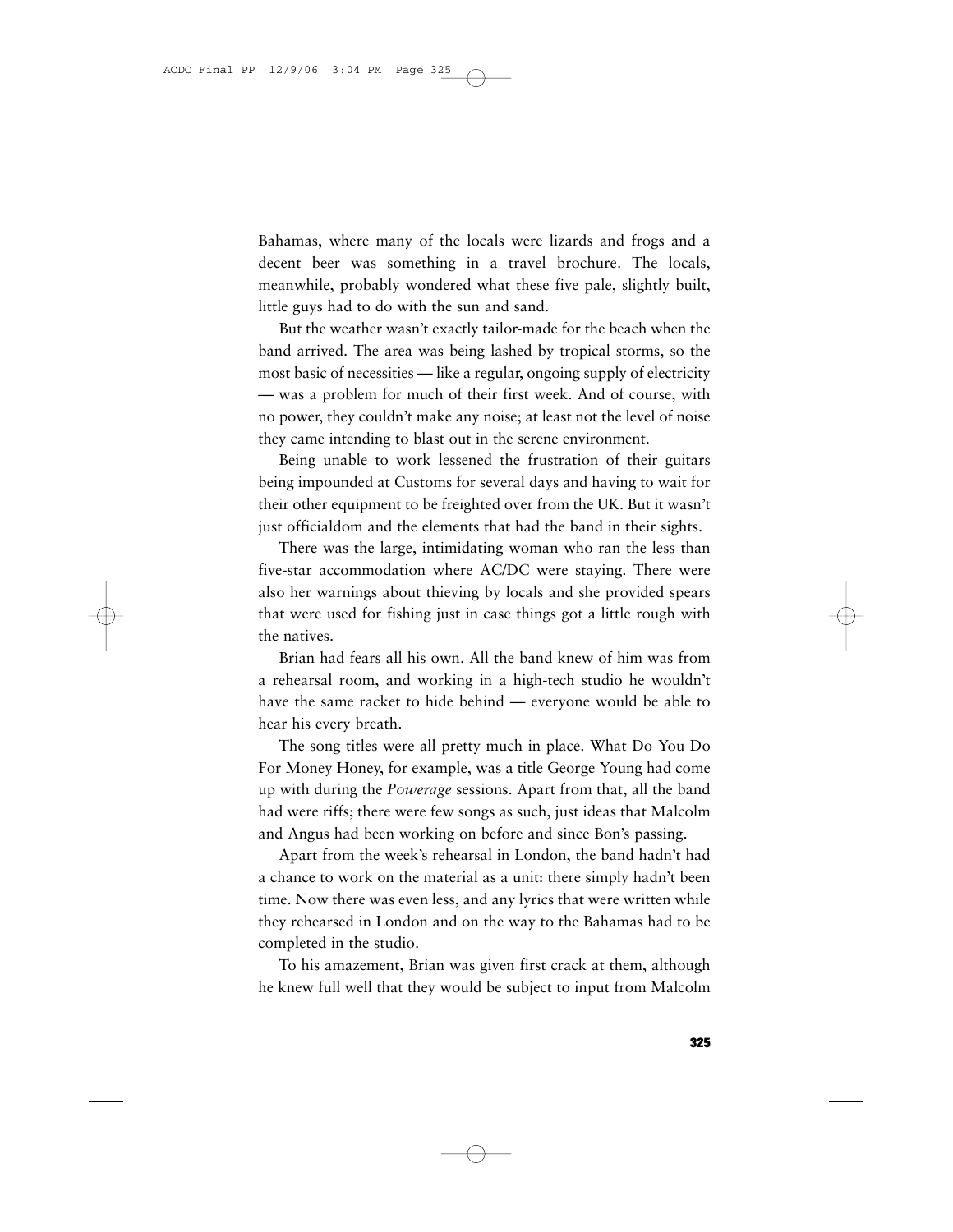and Angus. He was honoured, but it was just one more additional pressure.

Angus couldn't think of anything worse than attempting to gain mileage from the death of their friend by looking to the lyrics Bon had been forging for the new album. It was a simple matter of respect to Bon and courtesy to Brian.

Phil Carson: 'Bon didn't write any of it. Malcolm and Angus did what they always did, and write the riffs and the basis of the music, and they would generally leave it to Bon to write the lyrics and come up with the melodies. And that's what they did with Brian. Brian came up with every single melody and every single lyric.

'If you look at the lyrical content of Brian Johnson-AC/DC, it's maintained the direction of where Bon was, but takes it to a new level. Brian has got an incredible sense of humour, and he's able to use double-entendre lyrics — little bit tongue-in-cheek with some of his stuff, even the song titles are a little tongue-in-cheek — but he's able to do that without coming off being at all cheesy.

'Please don't listen to anybody who says anyone else wrote those songs — Brian Johnson wrote those songs. I was the A&R man, I know who wrote the songs. So, that's it.'

Brian's nerves were calmed the night before they were due to start work, but not initially with the most pleasant of sensations. He woke in a cold sweat and sensed Bon was standing looking down at him. Something reassuring passed through him: maybe it was just a dream.

Once they settled into the studio, there was a quiet excitement and optimism. The rough songs had everyone pumped up and the general mood was that a truly great album was within reach. And absolutely nothing less than a landmark recording was what was needed.

With Bon, the band had been on the brink of something huge, but if this didn't work, if whatever they came up with wasn't readily accepted as the next step in the band's career, they were facing extinction. You're only as good as your last album, and that last album had involved a man who was not only irreplaceable but had been on his way to becoming a legend globally.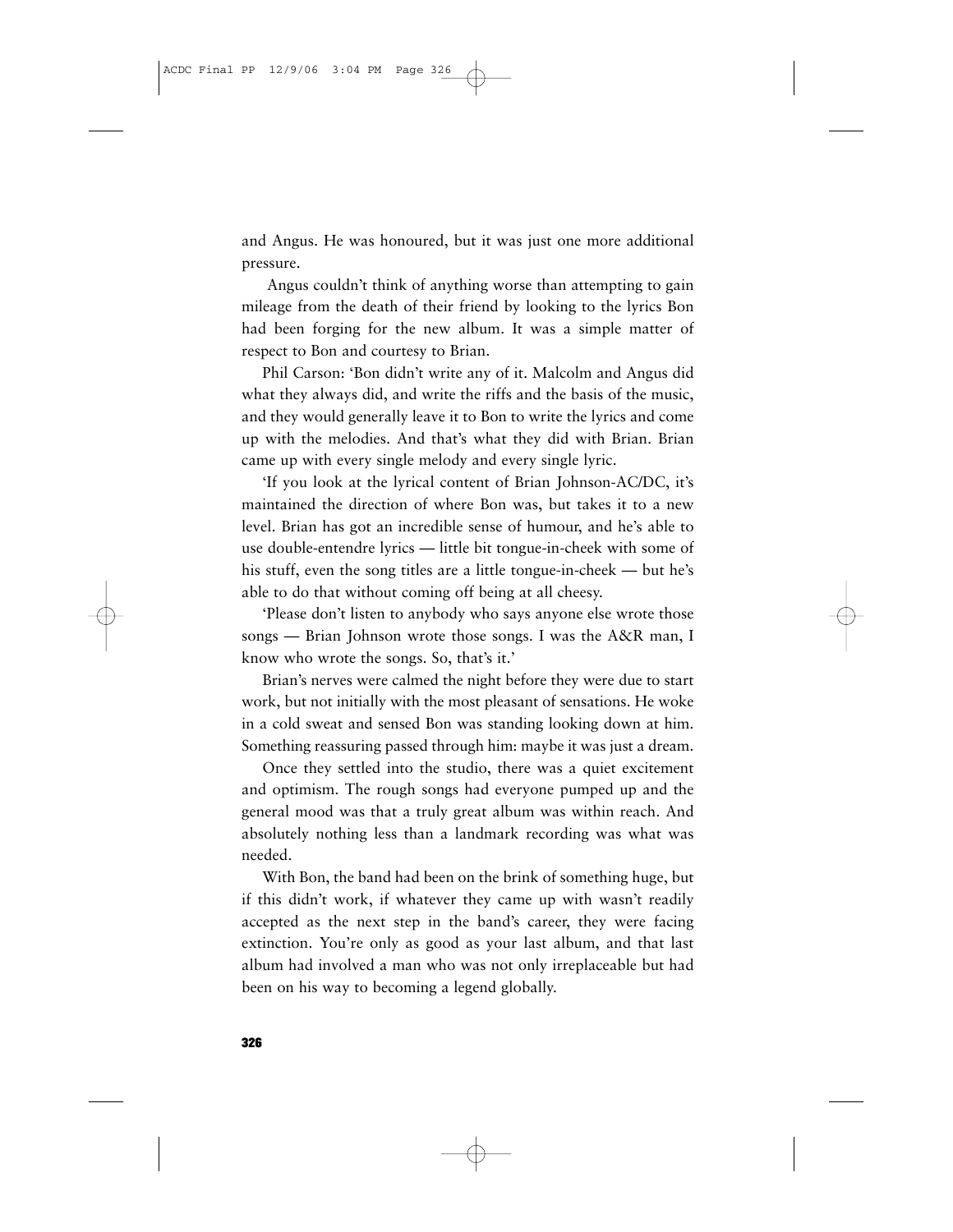If this was to be the last thing they did as a band, it had to be the strongest possible statement: there could be no excuses and no second chances. But rather than be a negative, the situation made for the perfect team-building formula.

Tony Platt (engineer): 'These are not people that get tense in the way that normally people get tense. They kind of focus it towards getting the job done. It really was like a load of mates going to make an album and everybody [in the band] was in roughly the same situation — of course, they'd not made a whole mess of money out of *Highway To Hell*, because at that point in time it really hadn't sold a lot of albums.

'Everybody was on the same per diem and we all kind of just tried to eke it [the budget for the album] out and make it last and so on. So there was a real sense of camaraderie about it and it was very close.'

Platt had to deal with the fact that Compass Point, like the Roundhouse Studios back in London where *Highway To Hell* had been recorded, was sonically 'dead' and so employed the same techniques to rectify it as he had for that album.

'The thing about AC/DC — or the thing about Mal's approach to the sound of the band — was that he really didn't like big echoes and stuff like that. I think possibly because they wanted to put some kind of clear blue water between them and bands like Zeppelin. They wanted it really dry and in your face. So this technique of using a roomy kind of ambience really worked very well on their music.

'Having kind of debuted that on *Highway To Hell*, when we went in to do *Back In Black* I'd got a clear idea of how I wanted to go about recording things, and I made a point of recording quite a few ambience tracks.

'When we were putting the tracks down, I made sure there were a couple of room microphones out there so that when you listened to the album, you felt like you were in the same space as the band were when they played it.'

Malcolm had been a student of sound, song and rhythm for a lifetime himself, and the tutoring of George, along with the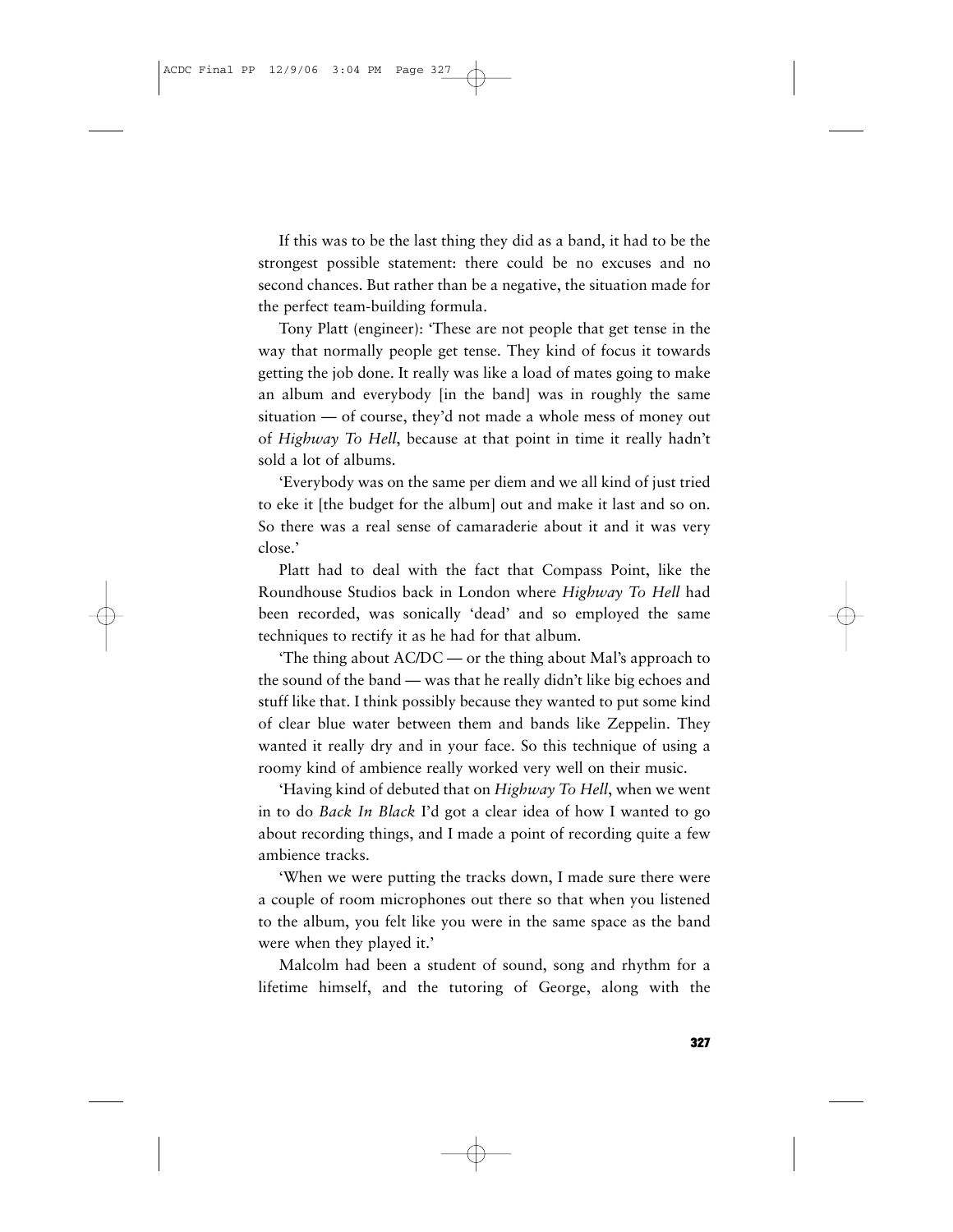confidence he had gained by doing *Highway To Hell* without his older brother's direct input, was all coming to the fore. Although he respected Lange and Platt, Malcolm stamped that authority on the sessions right from the recording of the first song, You Shook Me All Night Long. He was not at all impressed with the changes to the rhythmic accents in the song.

Tony Platt: 'We recorded the choruses of You Shook Me All Night Long and I can't remember exactly how the emphasis was, but we hadn't recorded it as "You" — bomp — "shook me all night..." It wasn't quite like that. There was a slightly different accent that we put onto it, and then Malcolm heard it and said, "No, the way I'd heard it was that there was that space in there." So we had to go back and do those again.'

On Let Me Put My Love Into You, the band were concerned that the original last line in the chorus lent itself too much to a pre- or post-sex cigarette. It was simply too explicit — the result, no doubt, of the magic rum and coconut milk elixir, the fuel of choice for the album sessions — and had to be changed.

On the other hand, there was nothing lighthearted or ribald about Hells Bells, with its Old Testament doom and destruction imagery. It first surfaced during the rehearsal sessions in London, partly courtesy of the title of Bob Dylan's 1975 Rolling Thunder Revue and then sealed by the storms in Nassau.

The tumbling phrasing and timing of Brian's vocal on Back In Black was styled on jazz singing and the riff was something Malcolm came up with during the *Highway To Hell* tour. Using an acoustic guitar, he had recorded it onto a cassette and, unsure if the song was any good, gave it to Angus to see what he thought. Unsurprisingly, his younger brother gave it the thumbs-up.

Rock And Roll Ain't Noise Pollution was the last song to be recorded. The title was believed to have been based either on a line that Bon threw at a furious landlord during an argument over the volume of his stereo, or came from an expression Angus used back in 1976 in London during the band's days at the Marquee amid environmental concerns about the noise. In any event, Malcolm